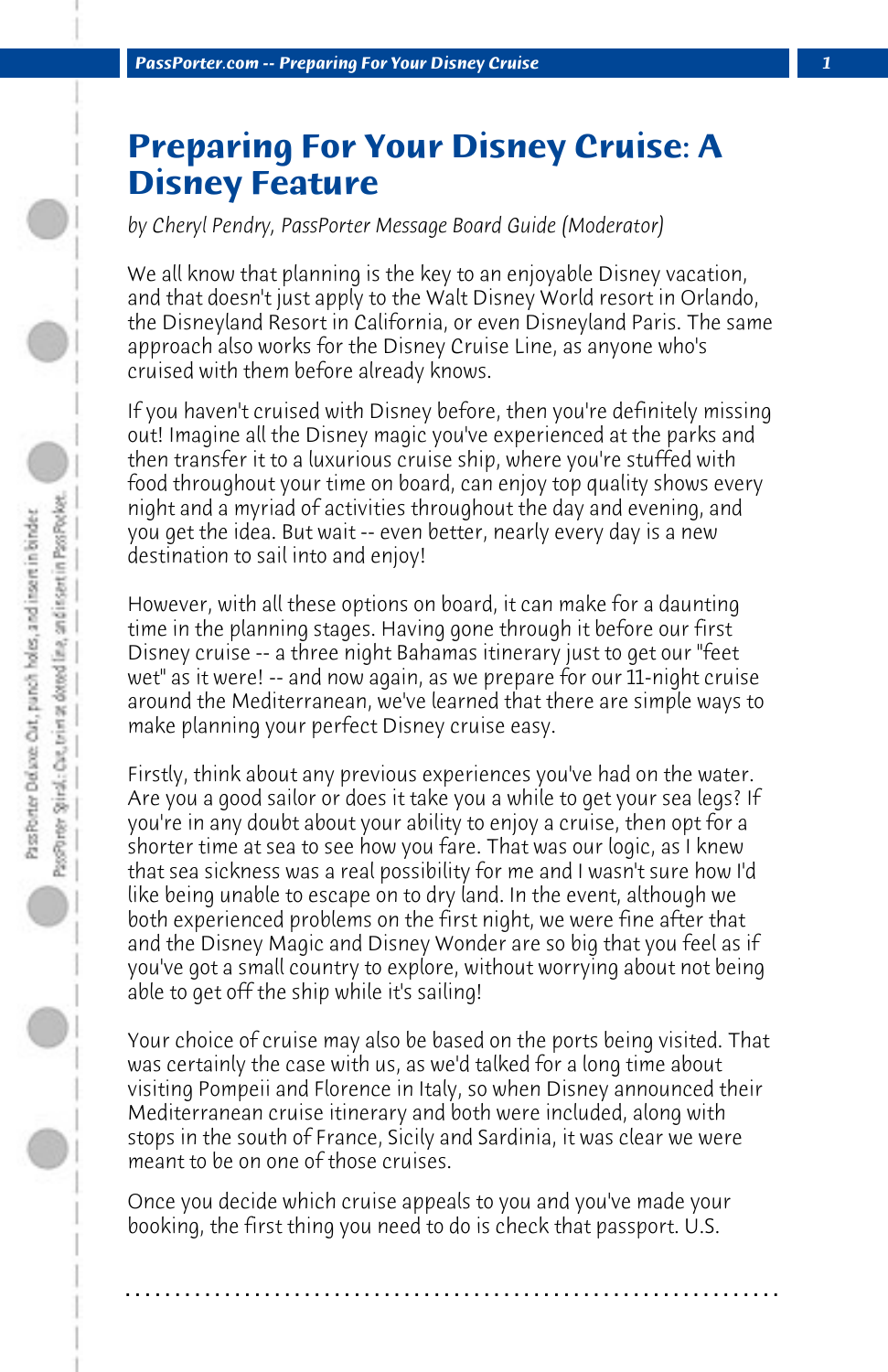Passport laws are changing and chances are you will need a passport no matter which itinerary you choose. For the most recent requirements, visit the U.S. Department of State web site. As a British citizen, it's perhaps more important for me to have a passport to travel around, but it certainly opens up the whole world to you and it's proved to be a great investment for us.

If you've not got a passport or your current one is close to expiring, then you need to get working on the replacement as quickly as possible. I had a close call with mine, after realizing that I would need it for a day trip to Paris in mid January, but also then remembering that I had to renew it prior to our cruise in May. Plenty of time you say? Not when the Disney Cruise Lines asks you to supply your passport numbers 75 days before your cruise. For me, that worked out to early March. Fortunately, my passport was safely back in my hands by early February, but it was a worry I could've done without and it just goes to show how easy it is to forget about checking your passport well ahead of your travel dates.

It's also a good idea to acquaint yourself with the Disney Cruise Line web site. Armed with your reservation number, suddenly the "My Disney Cruise" section of the website will open up a whole new world to you, where you check your reservation details, check-in online and book things like shore excursions, spa treatments, dining at the adults only restaurant Palo or children's activities.

You'll also be able to view prices, so you'll know how much to save up, as these various areas make up the majority of your expenditure on board and they can quickly mount up, especially if you're on an 11-night cruise, as we've discovered! Now we know exactly how much we need to save to enjoy ourselves on board, we can make sure we save enough money beforehand.

It's worth knowing on exactly which date and at what time you can make these bookings, as the online allocation tends to disappear quickly. Concierge guests and guests who have booked the Romance At Sea package can book activities, spa treatments, child care and Palo reservations online 105 days prior to their cruise, Castaway Club members (previous Disney cruisers) can book 90 days prior, and everyone else can book 75 days prior to their cruises. Mark your calendars and plan to be online at 12:00 a.m. pacific time/3:00 a.m. eastern time to secure your choice of times.

Before your booking window opens for all these activities, now is the time to learn more about what is offered and there's no better way to do that than by reading PassPorter's Field Guide to the Disney Cruise Line. It will prove to be an invaluable resource as you plan your trip. You

**. . . . . . . . . . . . . . . . . . . . . . . . . . . . . . . . . . . . . . . . . . . . . . . . . . . . . . . . . . . . . . . . . .**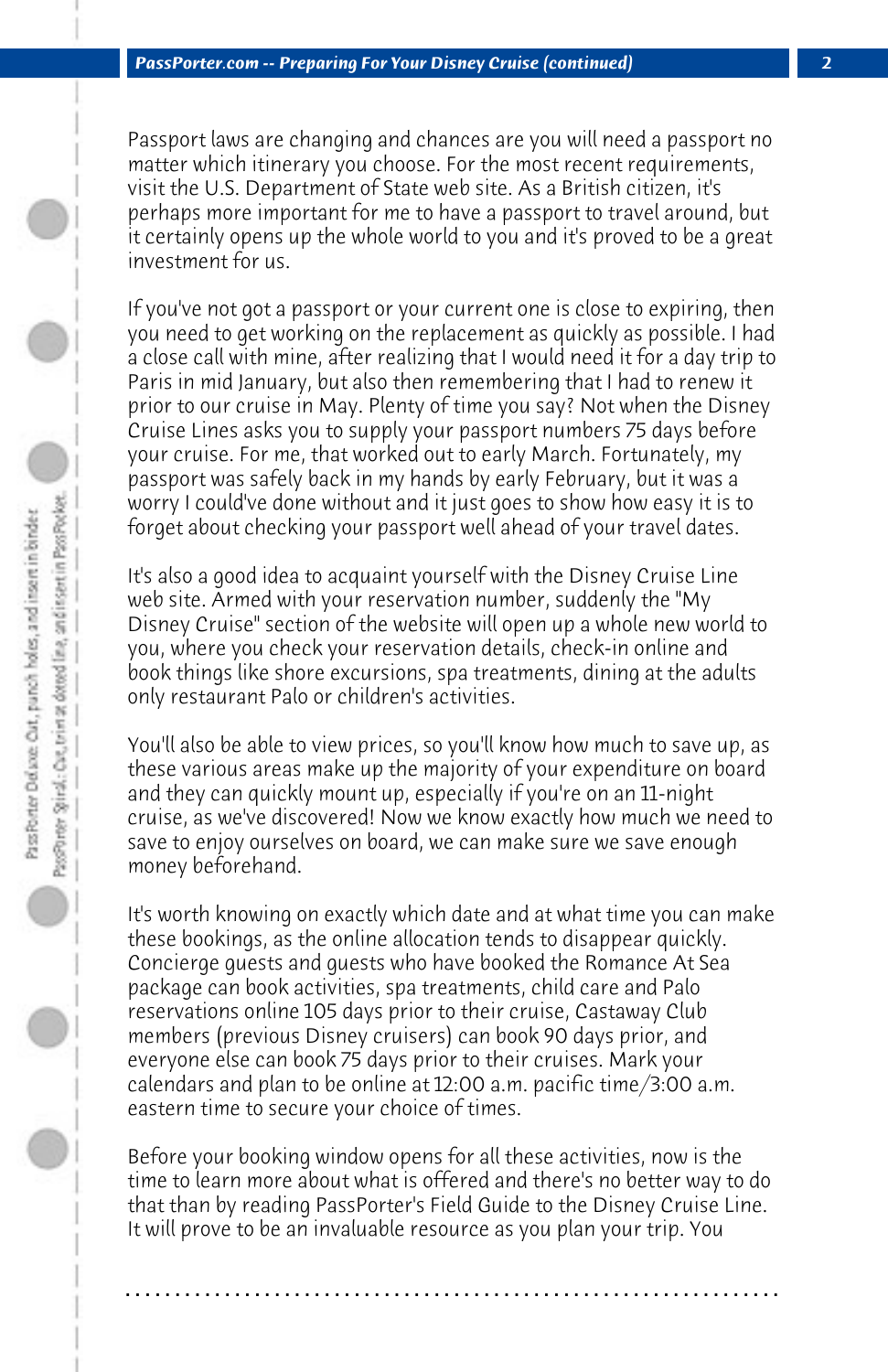*PassPorter.com -- Preparing For Your Disney Cruise (continued) 3*

won't believe how much information this guide contains about your Disney cruise. When I first got a copy, my jaw dropped to the floor as I found out about the best times of the year to cruise, the different categories of stateroom, when and how you can book your shore excursions, the restaurants and activities on board, and the various ports of call. Once you've done your background reading, then you're ready to make your bookings either online or during your first couple of hours on board. Check your PassPorter also for information on guidelines regarding dress codes and packing lists to help you get organized!

If you haven't yet booked a flight to go with your cruise, then now's the time to look into that. We played a waiting game for about two months, before we lucked out and found suitably low fares from London to Barcelona. In hindsight, we should've looked at the airline websites before we made our cruise booking to see how expensive flights would be. We'd forgotten that we were due to fly out at the start of school holidays in the UK, which of course forced flight prices upwards.

Generally, a good rule of thumb is to book a flight that gets in the day before you're due to cruise. At least then if the worst happens and your flight is delay[ed or even worse, cancelled for some reason](http://www.passporter.com/articles/cheryl-pendry-featured-columnist.asp), then you don't have to worry about missing your ship. Although our cruise to the Med doesn't leave until Saturday evening, we weren't taking any chances, with our flight arriving on Friday lunchtime, leaving us time to enjoy Barcelona before we set sail. On the way back, the same thing applies. Be realistic about your flight time. Once the ship docks, you [need to disembark and then get to the airport, get checked](http://www.passporter.com/articles/preparing-for-your-disney-cruise.php) in and clear security, so be sure to leave plenty of time for all those things.

Now, you're all set. Happy cruising and don't forget to say hi to Mickey from me!

*About The Author: Cheryl and husband Mark live in England and love to travel, particularly to America. They are in the process of visiting every Disney theme park around the world, having already been to Disneyland Resort Paris, Hong Kong Disneyland and both American Disney resorts. They are now planning for their trip to Japan in the spring to visit the Tokyo Disney Resort.* Click here to view more of Cheryl's articles!

**. . . . . . . . . . . . . . . . . . . . . . . . . . . . . . . . . . . . . . . . . . . . . . . . . . . . . . . . . . . . . . . . . .**

*Article last updated: 3/1/2007*

*View the latest version online at: http://www.passporter.com/articles/preparing-for-your-disney-cruise.html*